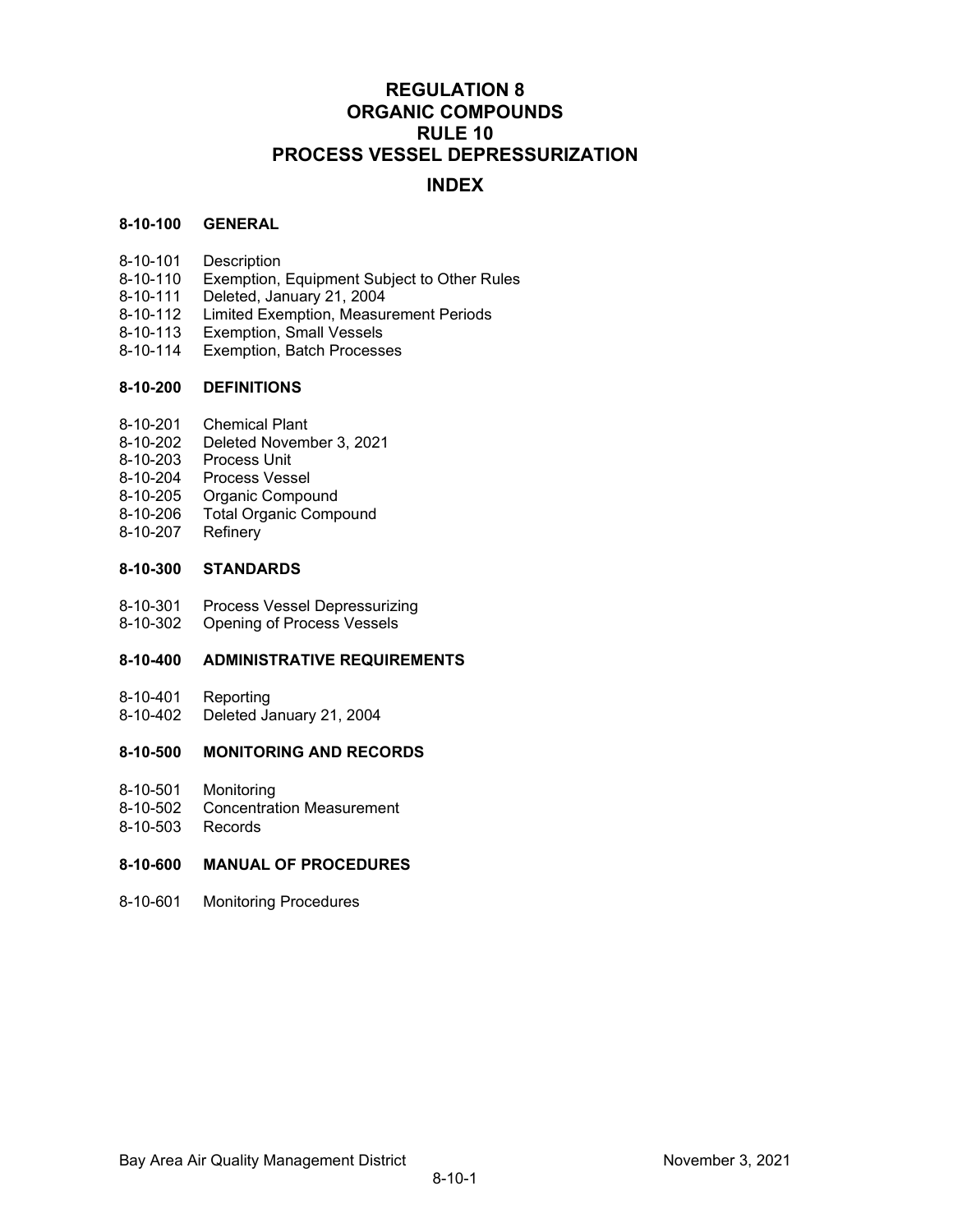## **REGULATION 8 ORGANIC COMPOUND RULE 10 PROCESS VESSEL DEPRESSURIZATION**

## **8-10-100 GENERAL**

- **8-10-101 Description:** The purpose of this Rule is to limit emissions of organic compounds from depressurizing and opening of process vessels at refineries and chemical plants.
- *(Amended 3/17/82; 7/20/83; 1/21/04; 11/3/21)* **8-10-110 Exemption, Equipment Subject to Other Rules:** The provisions of this rule shall not apply to vessels that are subject to the following Regulation 8 rules:
	- 110.1 Regulation 8, Rule 5: Storage of Organic Liquids
	- Regulation 8, Rule 24: Pharmaceutical and Cosmetic Manufacturing **Operations**
	- 110.3 Regulation 8, Rule 35: Coating, Ink and Adhesive Manufacturing
	- Regulation 8, Rule 36: Resin Manufacturing
	- 110.5 Regulation 8, Rule 41: Vegetable Oil Manufacturing Operations
	- 110.6 Regulation 8, Rule 50: Polyester Resin Operations
	- 110.7 Regulation 8, Rule 52: Polystyrene, Polypropylene, and Polyethylene Foam Product Manufacturing Operations

*(Amended January 21, 2004)*

- **8-10-111 Deleted January 21, 2004**
- **8-10-112 Limited Exemption, Measurement Periods:** The provisions of Section 8-10-301 shall not apply while a process vessel is opened for a period of time reasonably necessary for measurements to determine compliance with the concentration and mass emission limits of this rule.
	- *(Adopted January 21, 2004)*
- **8-10-113 Exemption, Small Vessels:** The provisions of this Rule shall not apply to any process vessel with a volume of less than 100 cubic feet (ft<sup>3</sup>).

*(Adopted January 21, 2004)*

**8-10-114 Exemption, Batch Processes:** The provisions of this rule shall not apply to any process vessel used in a batch process operation that requires periodic vessel opening as part of the routine operation of the vessel, including but not limited to delayed coking vessels.

*(Adopted January 21, 2004)*

#### **8-10-200 DEFINITIONS**

**8-10-201 Chemical Plant:** Any facility engaged in producing organic or inorganic chemicals and/or manufacturing products by chemical processes. Any facility or operation that has 325 as the first three digits in the North American Industrial Classification Standard (NAICS) code. Chemical plants may include, but are not limited to the manufacture of: industrial inorganic and organic chemicals; plastic and synthetic resins, synthetic rubber, synthetic and other man made fibers; drugs; soap, detergents and cleaning preparations, perfumes, cosmetics and other toilet preparations; paints, varnishes, lacquers, enamels and allied products; agricultural chemicals; safflower and sunflower oil extracts; re-refining.

*(Adopted 7/20/83; Amended 1/21/04)*

## **8-10-202 Deleted November 3, 2021**

**8-10-203 Process Unit:** A manufacturing process which is independent of other processes and is continuous when supplied with a constant feed of raw materials and sufficient storage facilities for the final product.

*(Adopted 7/20/83)*

**8-10-204 Process Vessel:** Any vessel in which organic compounds are fractionated, chemically reacted, washed or purified. These vessels shall include but are not limited to reactors, columns, accumulator vessels, knockout pots, surge/settling drums and other similar devices.

*(Renumbered 7/20/83; Amended 1/21/04)*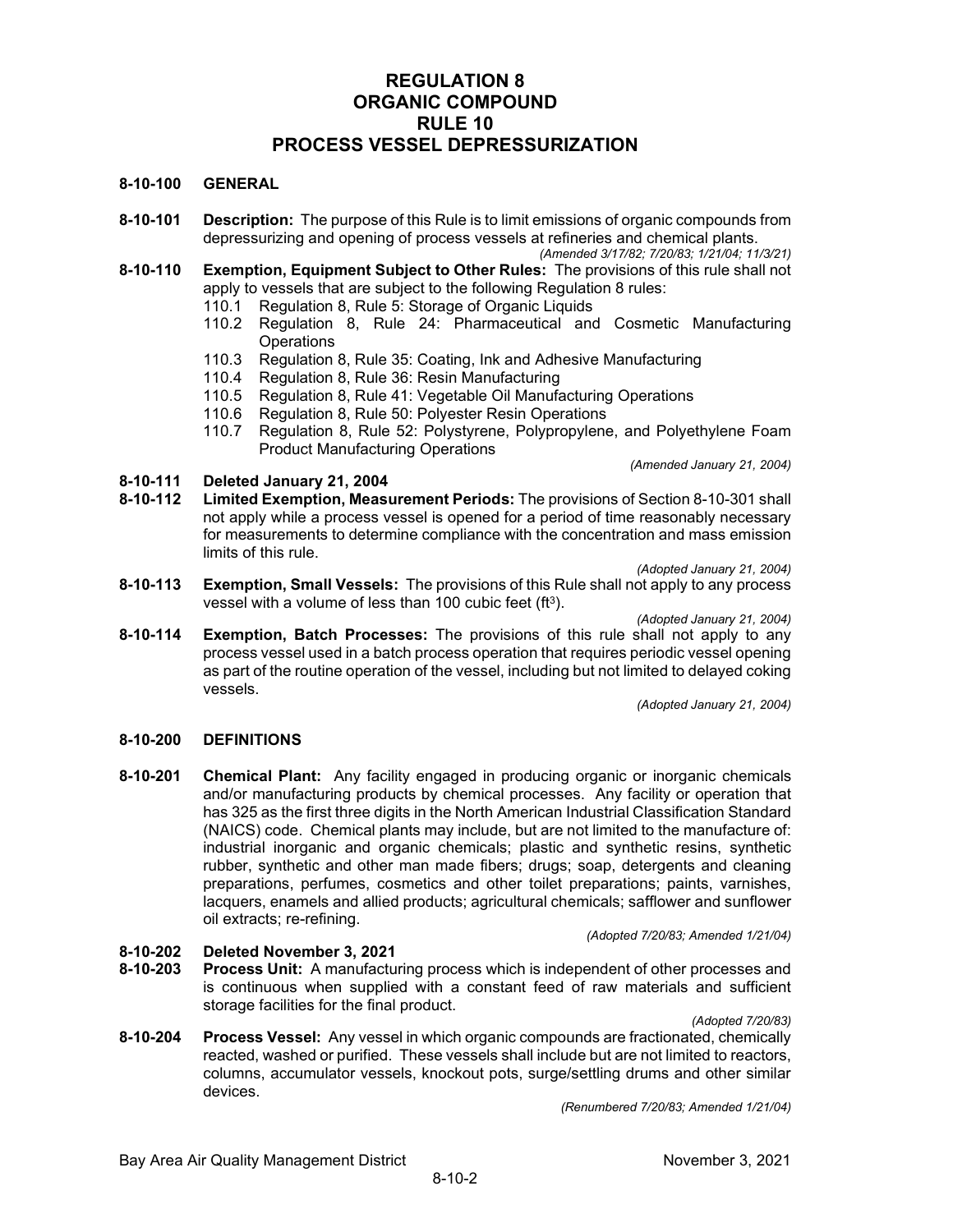**8-10-205 Organic Compound:** Any compound of carbon, excluding methane, carbon monoxide, carbon dioxide, carbonic acid, metallic carbides or carbonates and ammonium carbonate.

*(Adopted January 21, 2004)*

**8-10-206 Total Organic Compound:** All organic compounds of carbon including methane, excluding carbon monoxide, carbon dioxide, carbonic acid, metallic carbides or carbonates and ammonium carbonate.

*(Adopted January 21, 2004)*

**8-10-207 Alternative Feedstock:** Any feedstock, intermediate, product or byproduct material that contains organic material that is not derived from crude oil product, coal, natural gas, or any other fossil-fuel based organic material.

*(Adopted November 3, 2021)*

**8-10-208 Refinery:** An establishment that is located on one or more contiguous or adjacent properties that processes any organic feedstock, to produce more usable products such as gasoline, diesel fuel, aviation fuel, lubricating oils, asphalt or petrochemical feedstocks, or any other similar product. Refinery processes include separation processes (e.g., atmospheric or vacuum distillation, and light ends recovery), conversion processes (e.g., cracking, reforming, alkylation, polymerization, isomerization, coking, and visbreaking), treating processes (e.g., hydrodesulfurization, hydrotreating, chemical sweetening, acid gas removal, and deasphalting), feedstock and product handling (e.g., storage, crude oil blending, non-crude oil feedstock blending, product blending, loading, and unloading), and auxiliary facilities (e.g., boilers, waste water treatment, hydrogen production, sulfur recovery plant, cooling towers, blowdown systems, compressor engines, and power plants).

*(Adopted November 3, 2021)*

#### **8-10-300 STANDARDS**

**8-10-301 Process Vessel Depressurizing:** Emissions of organic compounds from depressurizing any process vessel at a refinery or a chemical plant shall be controlled by venting them to a fuel gas system, firebox, incinerator, thermal oxidizer, flare, or otherwise containing and treating them so as to prevent their emissions to the atmosphere. Such procedures shall continue until the pressure within the process vessel is as close to atmospheric pressure as practicably possible, in no case shall a process vessel be vented to the atmosphere until the partial pressure of organic compounds in that vessel is less than 1000 mm Hg (4.6 psig).

*(Amended 3/17/82; 7/20/83; 1/21/04; 11/3/21)*

- **8-10-302 Opening of Process Vessels:** Effective July 1, 2004, no process vessel may be opened to the atmosphere except as provided below:
	- 302.1 No process vessel may be opened to the atmosphere unless the internal concentration of total organic compounds has been reduced prior to release to atmosphere to less than 10,000 parts per million (ppm), expressed as methane (C1) except as provided in Section 8-10-302.2.
	- 302.2 A process vessel at a refinery or chemical plant may be opened when the internal concentration of total organic compounds is 10,000 ppm or greater provided that the total number of such vessels opened with such concentration during any consecutive five year period does not exceed 10% of the total process vessel population as documented pursuant to section 8-10-401, and the organic compound emissions from the opening of these vessels shall not exceed 15 pounds per day. Vessels with an internal concentration of total organic compounds of 10,000 ppm or greater shall not be opened on any day on which the APCO predicts an exceedance of a National Ambient Air Quality Standard for ozone or declares a Spare the Air Day.

*(Adopted January 21, 2004)*

#### **8-10-400 ADMINISTRATIVE REQUIREMENTS**

**8-10-401 Reporting:** Any facility subject to the provisions of this rule shall submit an annual report to the Air Pollution Control Officer (APCO) containing the elements of Section